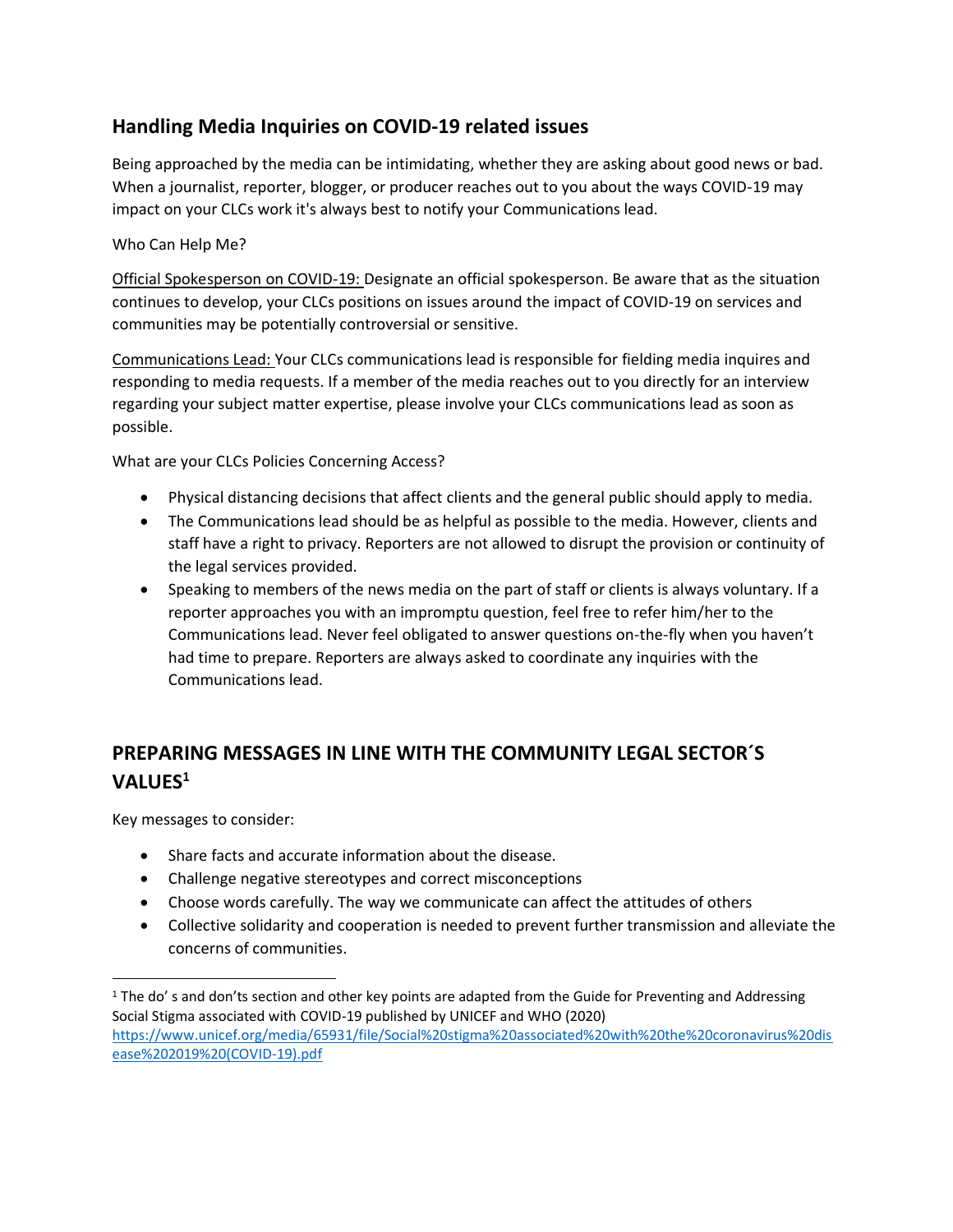- Share sympathetic narratives, or stories that humanize the experiences and struggles of individuals or groups affected by the new coronavirus (COVID-19)
- Communicate support and encouragement for those who are on the frontlines of response to this outbreak (health care workers, volunteers, community leaders etc).
- The Community Legal Sector in Australia promotes physical distancing as a socially responsible act of solidarity in support of those that are at higher risk of being severely affected by the virus. Our sector will remain socially connected and committed to high quality deliver services to the communities we serve.
- The Community Legal Sector in Australia is concerned about the on-going discriminatory effects of social stigma
- The Community Legal Sector in Australia is concerned about the exacerbation of poverty and social exclusion
- The Community Legal Sector in Australia would like to emphasize that health, economic, and natural crises can add to the pressures and inequities facing survivors and others who are already more vulnerable to economic and health insecurity.
	- o People who are surviving violence in their relationships and families may be experiencing increased isolation and danger due to the current outbreak of Coronavirus Disease 2019 (COVID-19). Survivors may have specific needs around safety and health, and it is crucial to take those needs into consideration.

Some DOs and DON´Ts on language when talking about the new coronavirus disease (COVID-19):

DO - talk about the new coronavirus disease (COVID-19)

Don't - attach locations or ethnicity to the disease, this is not a "Wuhan Virus", "Chinese Virus" or "Asian Virus".

DO - talk about "people who have COVID-19", "people who are being treated for COVID-19", "people who are recovering from COVID-19" or "people who died after contracting COVID- 19"

Don't - refer to people with the disease as "COVID-19 cases" or "victims"

DO - talk about "people who may have COVID-19" or "people who are presumptive for COVID-19" Don't - talk about "COVID-19 suspects" or "suspected cases".

DO - talk about people "acquiring" or "contracting" COVID-19 Don't talk about people "transmitting COVID-19" "infecting others" or "spreading the virus" as it implies intentional transmission and assigns blame.